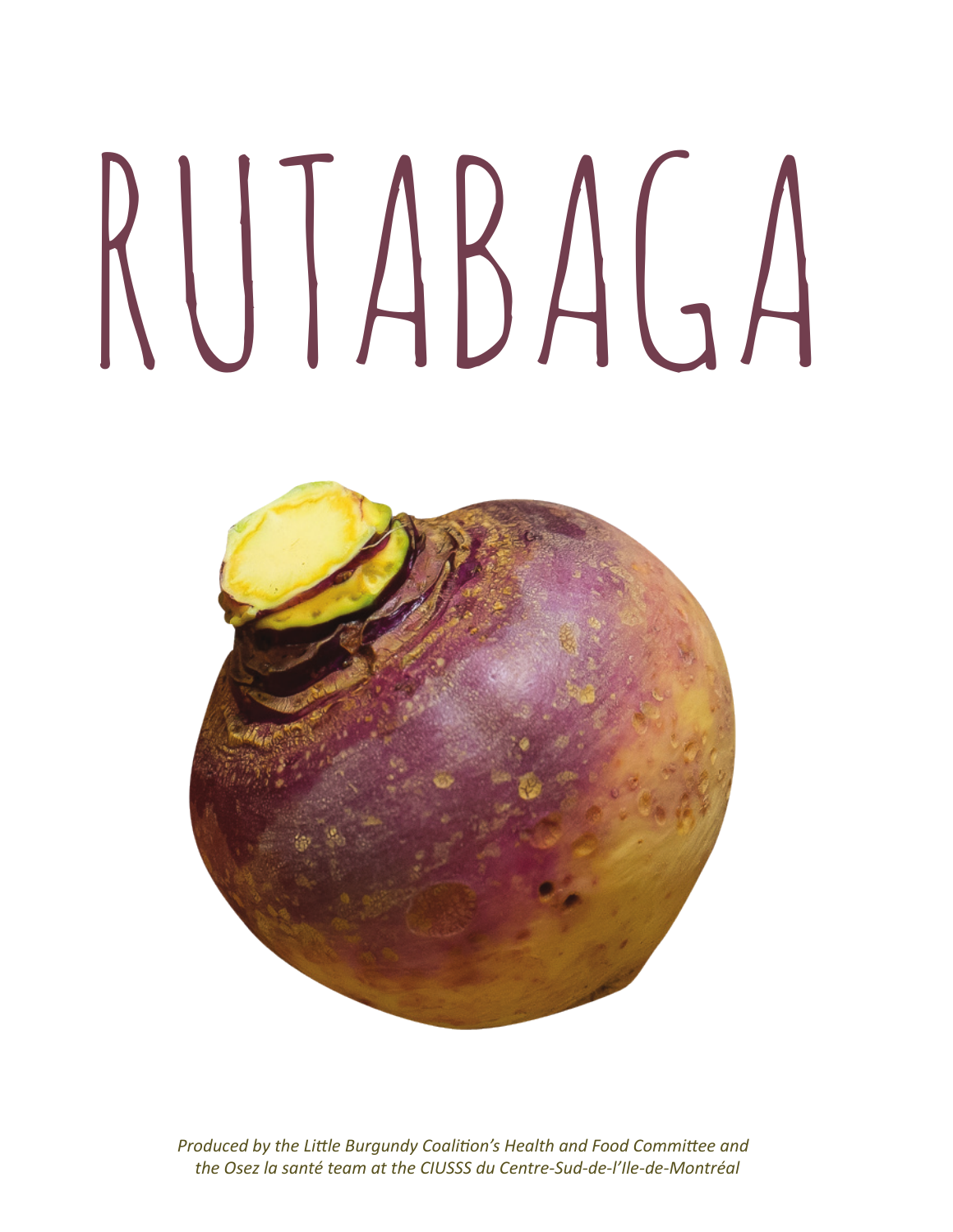Rutabagas were produced by crossing kale and turnips. Their flesh is yellow in comparison with turnips, whose flesh is white, and their flavour is more pronounced than turnips.

### **Cooking it**

Plan for at least 15 minutes if you are boiling rutabaga, and a little longer for steaming.

#### **Buying it**

Choose a heavy and firm rutabaga without spots, and not too big because it may be too hard and fibrous.

### **Preparing it**

Peel it and cut it.

## **Nutritional value**

It is an excellent source of potassium, a good source of vitamin C, it contains magnesium, folic acid and phosphorus.

#### **Conservation**

It will keep for at least 3 weeks in the refrigerator. It is easy to freeze once it has been blanched for 2 minutes or cooked and pureed.

# **Using it**

You can eat it raw or cooked. It can be added to soups and stews. When pureed, it can be mixed with potatoes and carrots. It can also be a substitute for turnips in most recipes.

## **Did you know that …**

Rutabagas belong to the cruciferous vegetable family, just like broccoli and cabbage.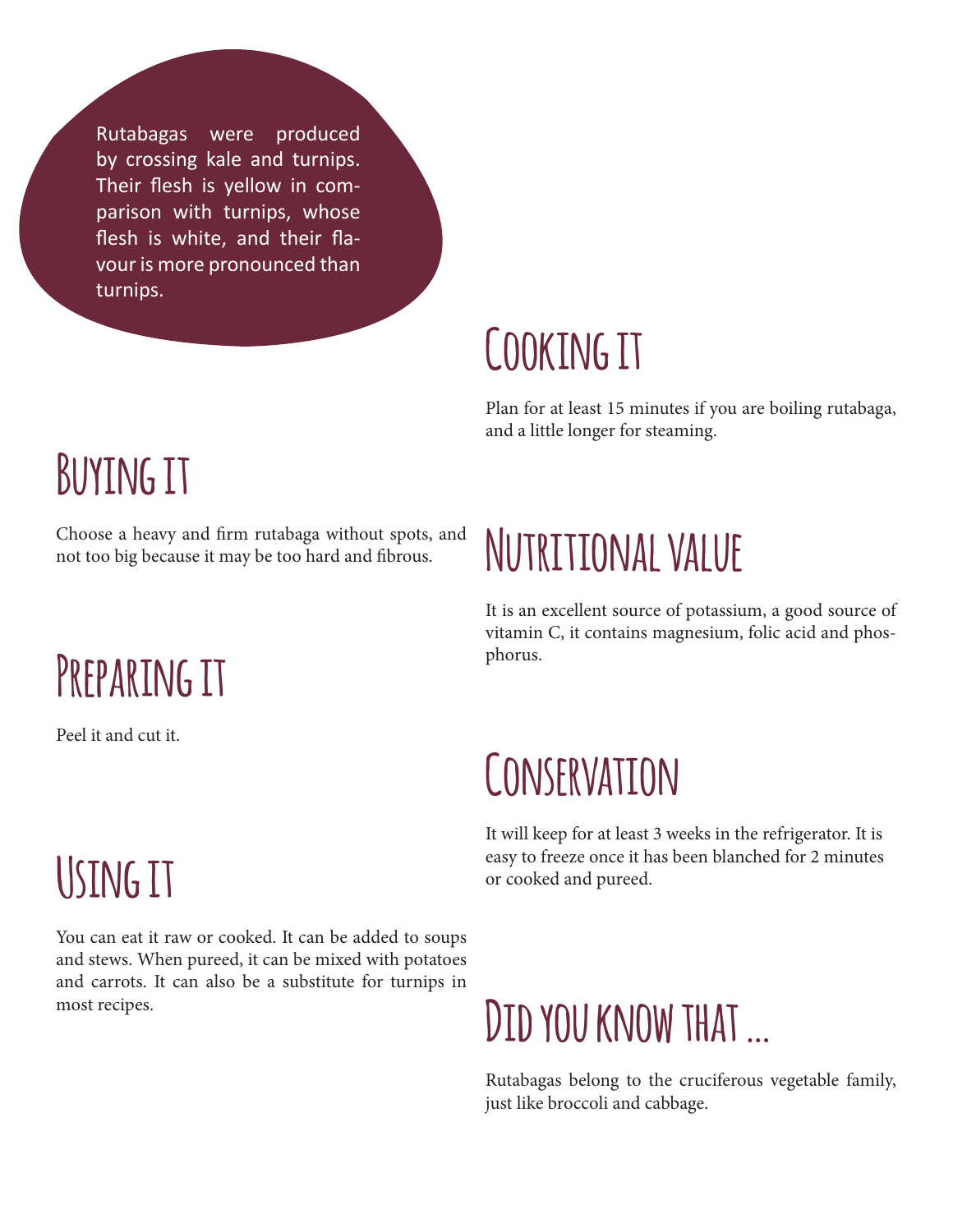# **Cream of rutabaga soup**

prep time : 10 minutes cooking time : 32 minutes Portions : 6



#### **Ingredients**

1 L (4 cups) Chicken stock\* 45 ml (3 tbsp) Maple syrup 60 ml  $(\frac{1}{4}$  cup) Milk

30 ml (2 tbsp) Non-hydrogenated margarine 2 Green onions, chopped 1 L (4 cups) Rutabagas, cubed

#### **Procedure**

Melt the margarine in a pot.

Add the green onions and cook for 2 minutes.

Add the rutabaga and the chicken stock.

Bring to a boil, cover and let simmer for 30 minutes.

Blend to get a smooth puree.

Incorporate the maple syrup and milk, and re-heat.

*\* You can use vegetable stock instead of chicken stock to make a vegetarian version.*